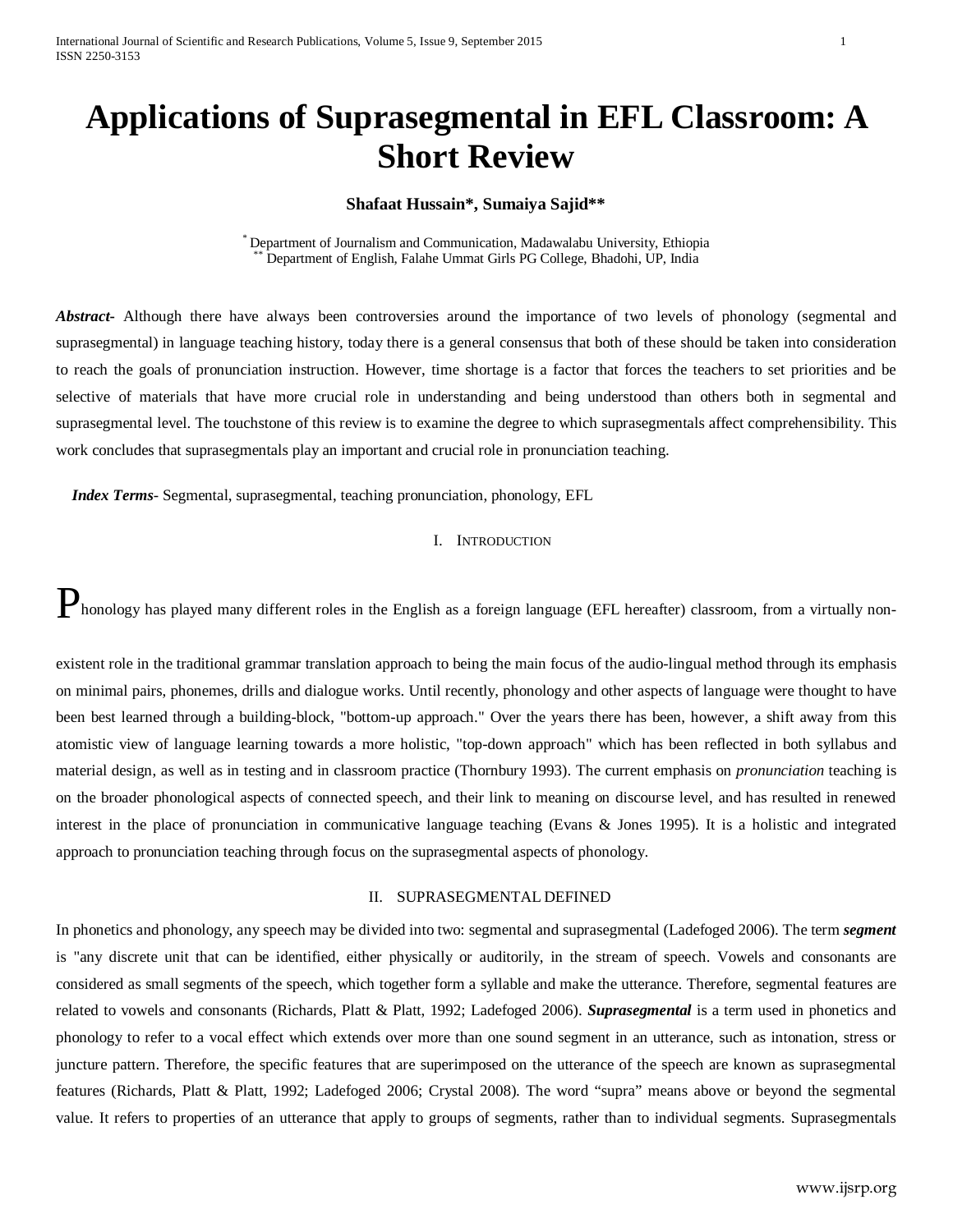are also called **"music of a language"** and they are not limited to single sounds but often extend over syllables, words, or phrases (Ladefoged 2006). Suprasegmental features are aspects of speech that involve more than single consonants or vowels. They are features of spoken language which are not easily identified as discrete segments. If learners know features from the smallest component of spoken language or segments to the larger one or suprasegmental units, they are likely to achieve better listening and speaking. The alternative terms of suprasegmentals are 'plurisegmental', 'non-segmental', 'Prosody' and 'superfix' (Richards, Platt & Platt, 1992; Ladefoged 2006; Crystal 2008).

#### III. SIGNIFICANCE OF SUPRASEGMENTALS

The importance of suprasegmentals may be denied in the teaching and learning of pronunciation. Firstly, it improves English accent and pronunciation which play key factors in accent reduction and speaking ability in general. If we want our speech to be understood in the classroom, we need to help our students learn and practice both individual sounds and the overall musical pattern of the language. Secondly, the researchers have proved that roughly one half of people's communication is taken up by listening and listening is; therefore, an essential skill that students need to develop foremost when studying English as a second or foreign language. Thirdly, suprasegmental is the basic structure of spoken language which is different from the written language which is usually marginalised in day to day learning and teaching of English. Finally, Students of language and those who plan careers in language teaching, coaching, therapy, acting, and speaking benefit greatly as they can influence meaning by intonation, stress, rhythm and other suprasegmental features. Hence, the knowledge of seven major types of suprasegmental features that exist in almost all languages of the world (assimilation, intonation, stress, rhythm, elision, linking, and juncture) are very significant for learning pronunciation of a language.The different languages of the world make their own choices of suprasegmentals which differ from each other.

# IV. APPROACHES OF TEACHING SUPRASEGMENTALS

Where is the place of pronunciation instruction in language teaching programs? Which level of pronunciation – segmental or suprasegmental – should be emphasized? These are some of the few doubts that come into the minds of instructors of pronunciation. In fact, pronunciation instruction has had a changing status in language teaching history. In Jones's words (1994), it has waxed and waned within different approaches. Today, this field is experiencing a new period in which segmental aspects are emphasized along with suprasegmental features. How the teacher designs the lesson for teaching suprasegmentals is a challenging task. The nuances of rhythm, sentence stress and intonation are incredibly complex and difficult to master. One reason for the students' difficulty is the sound system of English. In many settings, areas like pragmatics and pronunciation get passed over for vocabulary and grammar. This is often due to lack of time or syllabus demands. Fortunately, this is changing and English teachers across the world have begun devoting more and more class time to discourse level communication.

One area of English pronunciation that is worth focusing on is the stress-timed quality of English. The amount of time it takes to say a sentence depends on the number of syllables that receive stress in the sentence - not the total number of syllables. Many beginning learners focus on reading and pronouncing each word correctly and fully. By assigning equal weight to each syllable, they give their speech a choppy-sounding, unnatural rhythm that can affect their comprehensibility. Therefore, focusing students' attention on the stress-timed factor of English may assist them in sounding more natural and fluid in their speech.

Today, with the new generation of the Communicative Approach, the International Phonetic Alphabet is re-introduced in textbooks. Concerning suprasegmentals, teachers do sometimes let learners know about the special rhythm of English as a stress-timed language by giving regular taps on a desk, or by clapping their hands. Yet, a regrettable lack of a more thorough teaching of suprasegmental is widely observable.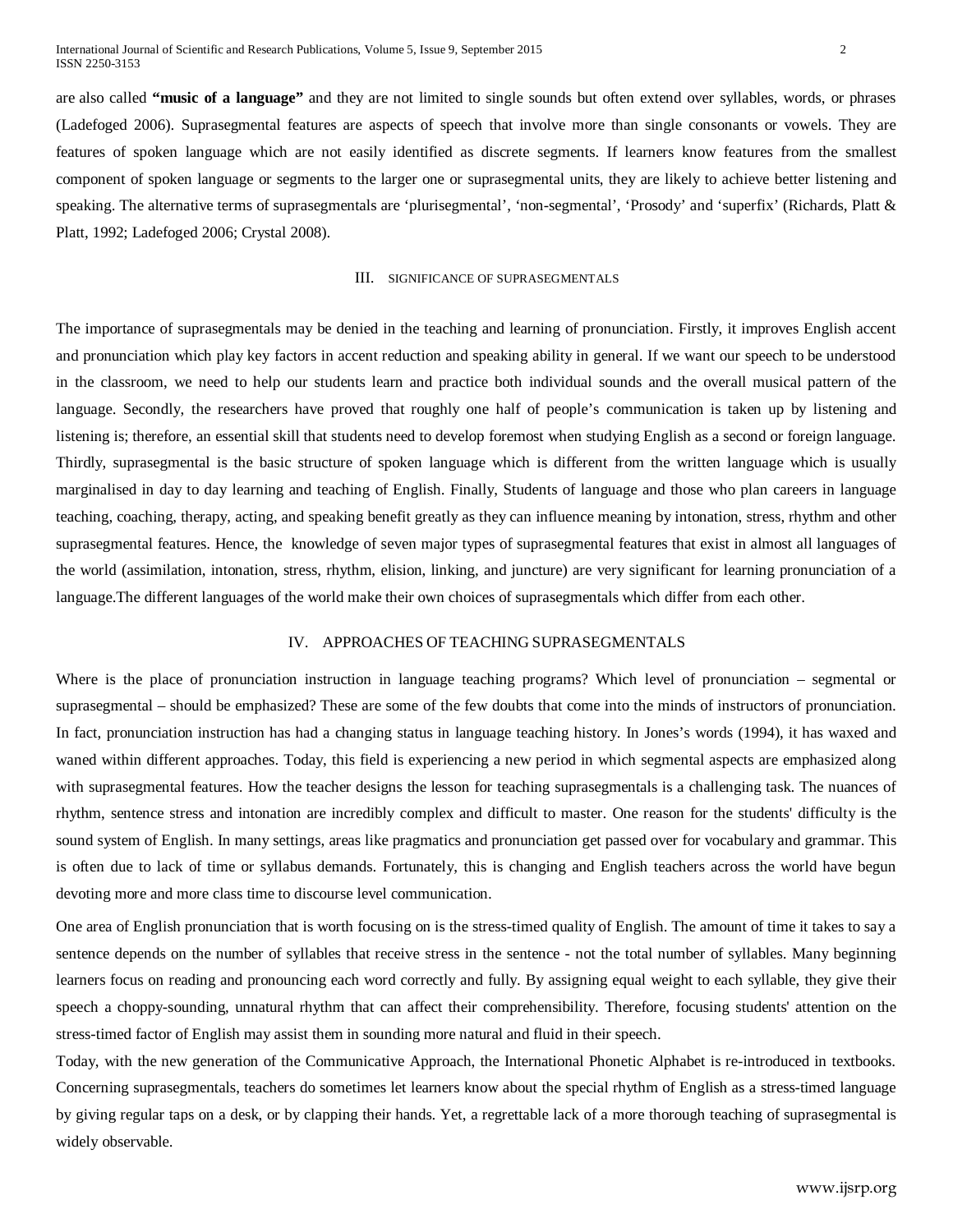#### V. METHODS OF TEACHING SUPRASEGMENTALS

By its very nature when we teach English pronunciation, segmentals appear to be studied at the expense of suprasegmentals. Vowels and consonants are the basis for English pronunciation. Usually, it consists in the same repetitive exercises, that is, minimal pair drills (e.g. beat vs. bit, leave vs. live), spotting the odd one (e.g. break, great, steak, breath), or simply repeating words after the teacher. Brown (1995) challenges the very usefulness of the most widespread type of exercise that is the minimal pair drill, which he describes as a "not very meaningful exercise". The scope of pronunciation teaching is all the more reduced as it displays not only an enormous advantage of segments over suprasegmentals, but also of vowels over consonants.

The authors assert that suprasegmental features are treated by EFL teachers as "peripheral frills" and their remarks are not worth rejecting. Studies have proved that EFL teachers very often see suprasegmental features as difficult to teach and learn, even if they are aware of their paramount importance. In fact, many authors and researchers acknowledge that suprasegmentals should be granted a more important status than segmentals in English pronunciation teaching, in as much as they are the basic structure of spoken language. It is found that the suprasegmentals control the structure of information", and they are "far more important" in communication. As a justification to that it is remarked that individual sounds can be inferred from the context, whereas suprasegmental errors cannot be helped or lessened by the context.

For example, if a learner says I cooked the meat in a pen, with pen instead of pan, the context makes it possible to guess the intended word straight-away without too much mental correction from the listener. On the other hand, in response to he went on holiday, a rising intonation or misplacement of the nucleus in where did he go? Unequivocally expresses surprise or the need for confirmation, and not a real question asking for new information.

#### VI. METHODOLOGICAL GAP

Literatures reveal that there is a clear cut methodological gap in teaching and learning suprasegmentals and they are as follows:

**1.** In practice, even in English studies at university level where pronunciation is thoroughly taught, syllabi usually start with articulatory phonetics, the phonemes and the teaching of the International Phonetic Alphabet (IPA), then transcription practice, and only in last position suprasegmental is taught, with syllable structure and stress in the middle position. In the proposed pattern, segments are put in the backdrop and are only attributed a secondary role.

**2.** According to Birjandi & Nodoushan (2005), "it is clear that improvement of students' production of rhythm must start with the improvement of our understanding, closely followed by a much needed revision of what teachers are taught". The origin of the problem here is what teachers themselves are taught, as is only when they will be able to teach what should be taught primarily, and assign to segmentals a more secondary role. This just shows that English teachers are often not trained enough in phonology.

**3.** One of the major problems that still subsists and is raised by many researchers is the lack of integration between research findings and language classes, i.e. the need for collaboration between researchers and teachers. As it is argued that the approach to any discipline should be governed by "theoretical findings in the sciences on which the discipline rests". Despite the growing research on prosody and the acknowledgement of its importance in communication, EFL teaching methods still do not integrate the findings.

The need for a re-evaluation of the teaching of suprasegmentals in ESL and EFL contexts has been very much praised. A better place given to rhythm, stress, and other prosodic aspects is believed to make learners improve both their production and perception skills. A short term pronunciation course should focus first and foremost on suprasegmentals as they have the greatest impact on the comprehensibility of the learner's English. Many recent investigations have concluded that the suprasegmentals should be made aware of as early as the very beginning of the L2 learning process, even before vowels and consonants are studied.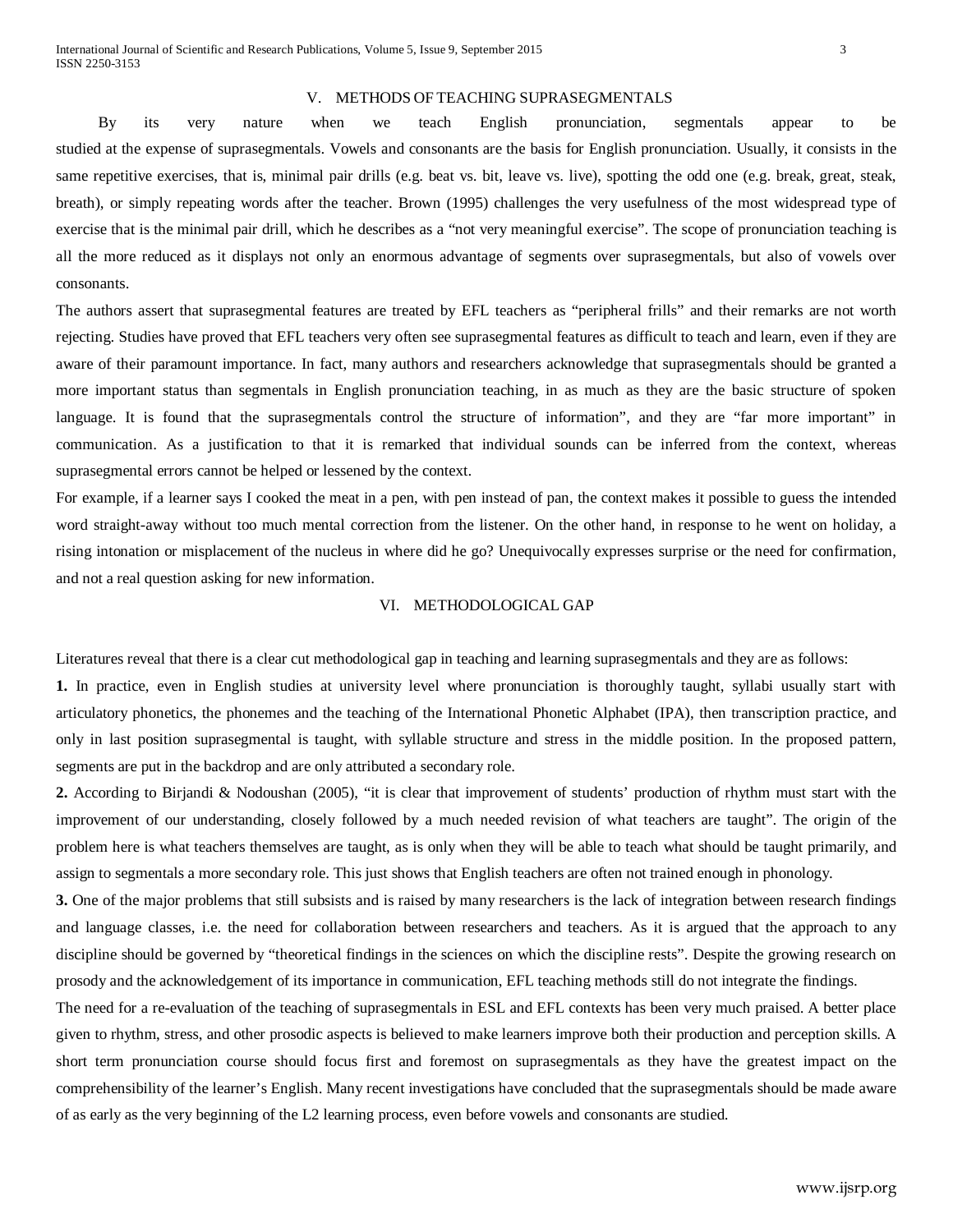Resulting from this overview of English pronunciation teaching, it appears that a revised version of EFL teaching should first and foremost put pronunciation before the teaching of grammar and vocabulary, and prosody before segments. It cannot be denied that further research should investigate these claims in more detail.

## VII. TECHNIQUES OF TEACHING SUPRASEGMENTALS

Avery and Ehrlich (1992) suggest **conducting,** which refers to moving the arms and hands in concert with the rhythm, stress and intonation of a sentence, word or phrase. This technique works quite well, especially if it is done in an exaggerated manner.

Other techniques such as **tapping out** the rhythm of a phrase or **using nonsense syllables** to illustrate difficult intonation patterns, or **slowing down and speeding up utterances** as a technique to help develop fluency, are also quite effective. By exaggerating the elements of connected speech at different speeds, students who are hesitant or pause inappropriately in their speech can be helped to sound more natural and fluent. **Back chaining** is extremely helpful when students are having problems with the rhythm of an utterance, especially longer than usual ones. By beginning at the back, the intonation contour of the original sentence is preserved. **Shadowing,** which makes quite a demand on students as they try to keep up with the recorded voice and eventually are left with to their own devices as the sound is lowered, is always enjoyed and can be extremely beneficial as students are stretched and pushed towards native speaker speed and delivery.

# **VIII.** MATERIALS FOR TEACHING SUPRASEGMENTALS

#### **Content Words and Function Words**

In English, there are two types of words: content words and function words. Content words are principle words that express meaning. They include nouns, main verbs, adjectives, question words, demonstratives and adverbs; and they all receive stress. Function words are those words that have little or no meaning themselves but help express grammatical relationships. These words include articles, prepositions, auxiliaries, and pronouns.

**Step I:** The teacher reads an example sentence aloud to students, first by pronouncing each word carefully (i.e., teacher talk,) and then a second time using natural speed and intonation.

**Step II:** The teacher asks students, which seems more natural. Pair students and have them discuss the differences between the two readings. Then using the ideas the students come up with, explain the concepts of stress - timing and how English makes use of this device.

**Step III:** Talk about the differences between stressed words and non-stressed words. Point out to students that content words (nouns, most verbs, adjectives, etc.,) receive stress, where function words (determiners, prepositions and pronouns) do not.

**Step IV:** Lay the content/function game. Pair students and hand out a sheet to each pair. Ask students to identify which words are content words and which words and function words. Check the answers as a class.

#### **Examples**

| 1. birds $(c)$ | 6. just     | 11. doctor   | 16. he          |
|----------------|-------------|--------------|-----------------|
| 2. as $(f)$    | 7. quickly  | 12. next to  | 17. in order to |
| 3. many $(f)$  | 8. worms    | 13. however  | 18. slam dunk   |
| 4. went        | $9.$ the    | 14. activity | 19. cambridge   |
| 5. with        | 10. mustard | 15. eat      | 20. in front of |

Then, using some of the words from the exercise, write out two sentences on the board underlining the stressed words in both. Ask students to try reading the sentences aloud. Point out how each sentence seems to take approximately the same length in 'stress time.' For example: Say, 'Birds eat worms.' Then say, 'The birds will eat the worms.'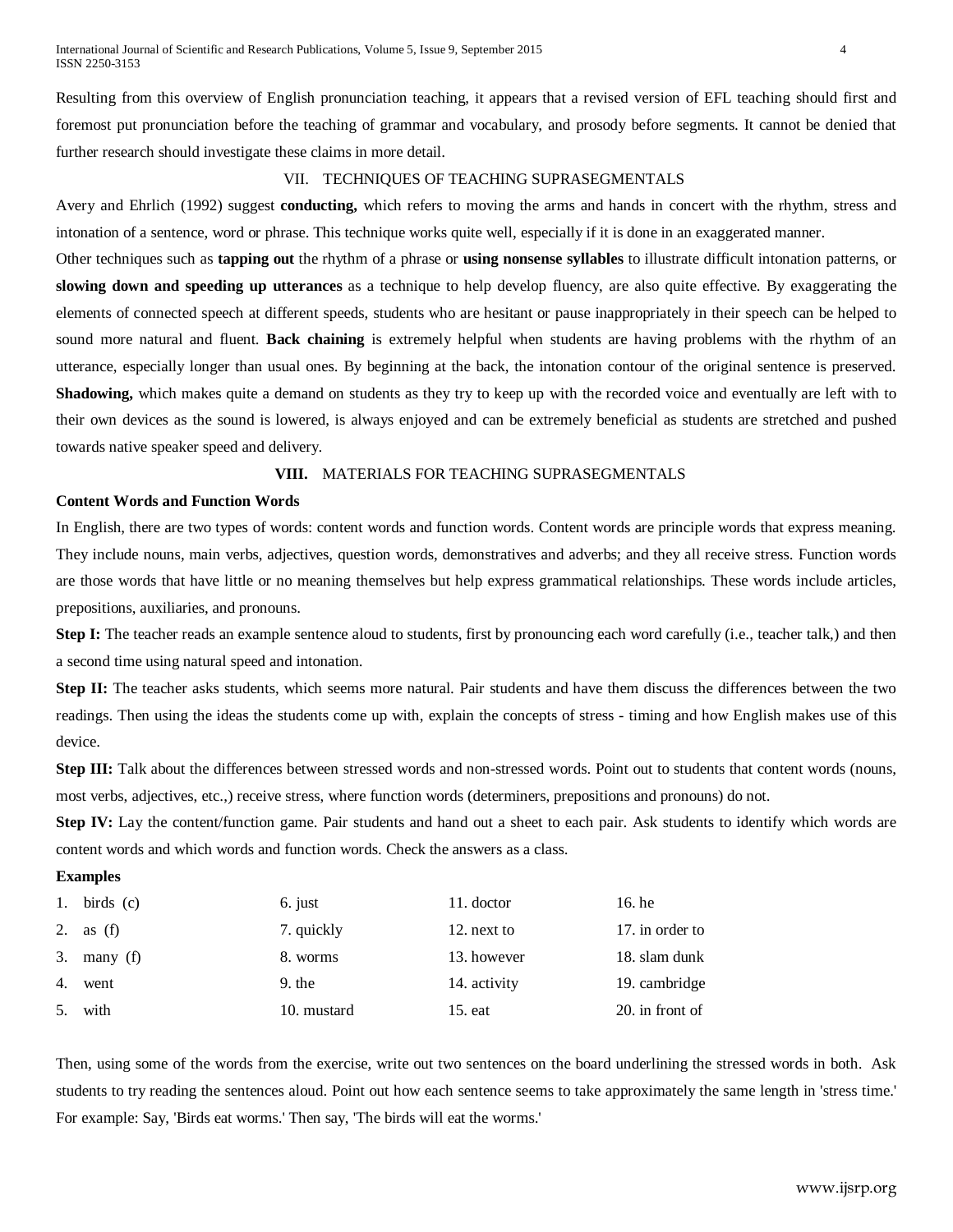## **Content Sentences and Function Sentences**

**Step I:** Pair students and hand out the following content/function example sentence. Ask students to look over the example sentences and underline the words that receive stress.

#### **Examples**

- 1. The cat chased the mouse across the street.
- 2. I'd like fries with that, please.
- 3. Could you tell me the quickest way from here to London station?
- 4. France is bracing for fresh mass protests over a controversial new labor law.
- 5. Of course, Olivia is not at all sleepy.

**Step II:** Ask students (in pairs,) to read the sentences with the appropriate intonation after they have decided which words need stress. (It may be helpful to show students how to mark sentences for intonation using dots-for-emphasis and slashes / for pauses.) Encourage students to add as many dots above the content/ function words as possible until the sentence takes an almost sheet music appearance. **Step III:** Next have students read the sentences again, first with each word pronounced equally (syllable timed) and then again using their stress-timed versions.

## **Nonsense Sentences**

According to Avery and Ehrlich (1992) by working with nonsense words rather than English words, students can be trained to listen for the acoustic signals of stress-particularly those words that are said more loudly, more clearly and more slowly. Further, by using nonsense words the teacher can ensure that students' full attention is on the words that receive stress.

Read the sentences aloud, with students marking the stressed and unstressed words. To help illustrate the function of suprasegmentals, the use of dots to indicate stress and length may be helpful for this exercise. Again, encourage students to mark the stressed words with bigger dots, smaller dots for those words that receive less emphasis. For savvy or advanced students, teach intonation arrows for pitch change and slashes and sharp marks to indicate juncture or pauses.

For example, the teacher could read the following sentences with the stressed words as indicated by the dots (or, if students are more comfortable using an underlining method, have them continue to underline content words). Be careful to reduce the nonsense function words:

- Model: The pilots flew their planes expertly.
	- o Son geefies flugged min hox wazily.
- **Model:** My dear old friend is busy in the garden.
	- o Hy fiss pold deesh tut looty wo um trewy.

## **Examples**

- **1.** a. Kai dupe chu me lo runt, Sprunt
- 1. b. Model: I'll meet you at the bank, Frank.
- **2.** a. la rove dirk um tink.
- 2. b. Model: The X marks the spot.
- **3.** a. don me wanana fil yo zeeking to la pillypolally.
- 3. b. Model: It was another day of losing for the 76ers.
- **4.** a. Boa my wee jah bloppy-go.
- 4. b. Model: Six times seven is 42.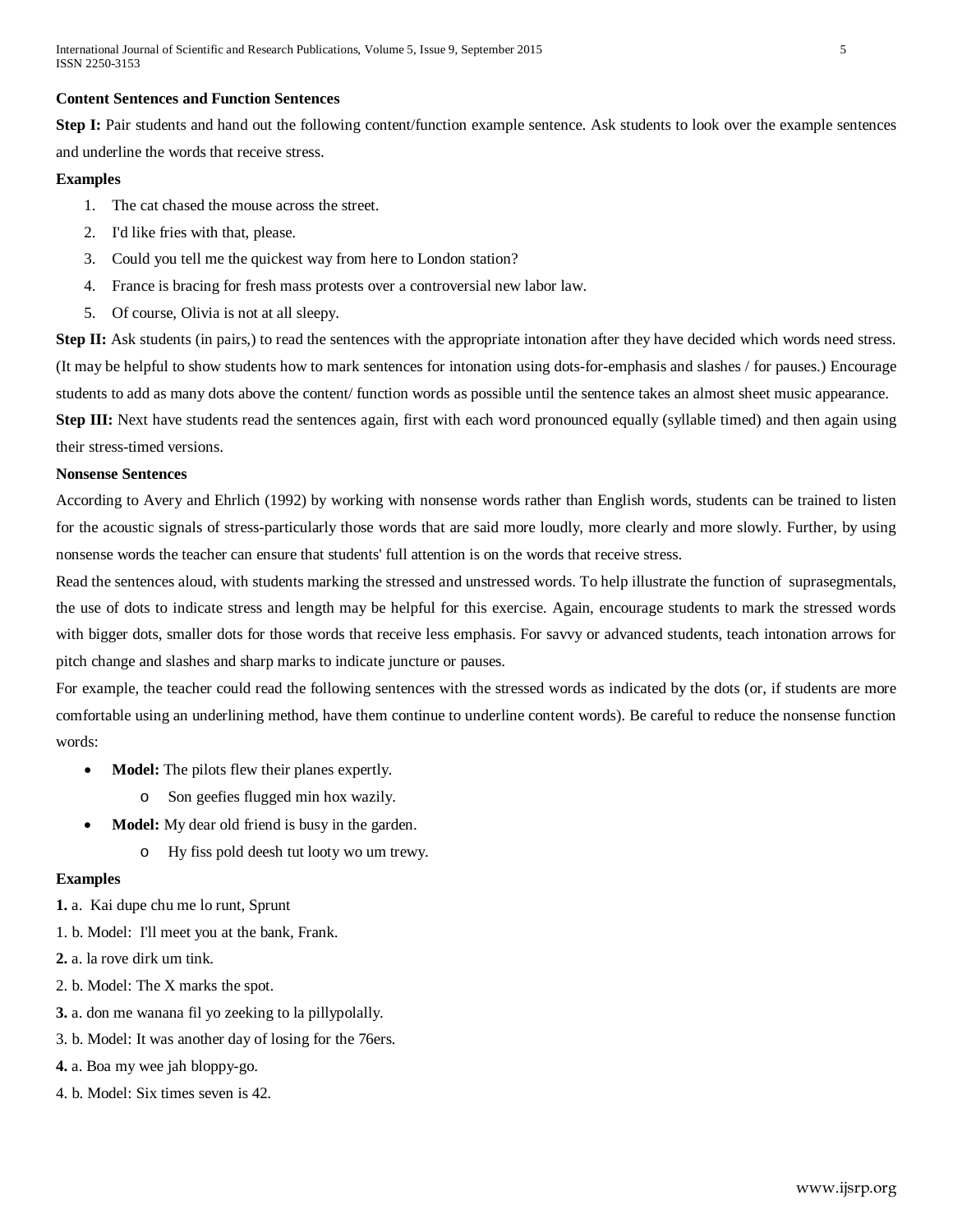**5.** a. Germ twa lee bosen ra choley.

5. b. Model: "John," said the teacher, "is lazy."

# IX. PARADIGM SHIFT

New approaches to language teaching shift the focus of attention in language instruction from individual phonemes to suprasegmentals and other features of the larger context of utterances. These include prosody, phonological fluency, voice quality, and gestures. A basis is provided for instruction and student practice of the entire communicational complex in which pronunciation is situated (Pennington, 1989). As a result of this shift, researchers' focus has also been changed from segmental features to suprasegmental characteristics of pronunciation. By way of Cross (2002) seeks to compare the suprasegmental features of Japanese with English to illustrate that an analysis of the similarities and differences between English and Japanese pronunciation is a useful, and perhaps necessary, starting point for gaining a better understanding of those suprasegmentals in English which require particular attention. In another study Shelton (2008) tries to raise awareness of how voice quality and intonation can convey meaning. Among other researches which relate to the role of suprasegental features in pronunciation teaching reference should be made to Jones and Evans's (1995) study dealing with the role of voice quality in pronunciation teaching. The authors in this study explore the role of voice quality in the teaching of pronunciation and argue that since voice quality encompasses so many aspects of phonology, it provides a useful point of departure for pronunciation work. They describe a teaching technique in which the concept of voice quality is used in communicative practice to give students the opportunity to identify meaningful aspects of suprasegmental pronunciation, and see how they fit into the overall pattern of connected speech.

# X. CONCLUSION

By starting with the suprasegmental areas of pronunciation, we can put pronunciation practice in its rightful place, viewing it in the same light as grammar, syntax, and discourse: as a crucial part of communication. Pronunciation needs to be seen as more than correct production of individual sounds, and should be integrated into the communication class, linking pronunciation with listening comprehension, and allowing for meaningful pronunciation practice. In fact, a journey of a thousand miles begins with the first step!

#### **REFERENCES**

- [1] Avery, P., and Ehrlich, S. *Teaching American English Pronunciation*. Oxford: OUP, 1992.
- [2] Birjandi, P., and Nodoushan, M. *An Introduction to Phonetics.* Tehran: Zabankadeh Publications, 2005.
- [3] Brown, G. *Listening to Spoken English*.  $2^{nd}$ ed. London: Longman, 1995.
- [4] Celik, M. "Teaching English Intonation to EFL/ESL Students." *The Internet TESL Journal*, *Vol. VII*, No. 12. 2001. Retrieved [2004, May 19] fro[m http://iteslj.org/Techniques/Celik-](http://iteslj.org/Techniques/Celik-%20Intonation.html) Intonation.html.
- [5] Chahal, D. "A Preliminary Analysis of Lebanese Arabic Intonation." Paper presented at the proceedings of the 1999 Conference of the Australian Linguistic Society.
- [6] Cross, J. "A Comparison of Japanese and English Suprasegmental Pronunciation as an Aid to Raising Learner Awareness." 2001. Retrieved [January, 1, 2011] from [http://www.jalt-publications.org/tlt/articles/2002/04/cross.html.](http://www.jalt-publications.org/tlt/articles/2002/04/cross.html)
- [7] Crystal, D. Ed. *A Dictionary of Linguistics & Phonetics*. 6<sup>th</sup> ed. Blackwell. 2008.
- [8] Evans, S., and Jones, H.R. "Teaching Pronunciation Through Voice Quality." ELT Journal Volume 49/3: OUP, 1995. Retrieved [September 17, 2011] from http://eltj.oxfordjournals .org/content/abstract/html.
- [9] Ladefoged, P. *A Course in Phonetics.* 3rd ed. New York: Harcourt Brace, Jovanovich, 2006.
- [10] Pennington, M. "Teaching Pronunciation from the Top Down." 2006. Retrieved [September 10, 2011] from [http://rel.sagepub.com/cgi/content/abstract/.html.](http://rel.sagepub.com/cgi/content/abstract/.html)
- [11] Richards, J., Platt, J., and Platt, H. *Dictionary of Language Teaching and Applied Linguistics.* London: Longman Publications, 1992.
- [12] Roach, P. *English Phonetics and Phonology.* Cambridge: Cambridge University Press, 2010.
- [13] Shelton, S. "Making a Case for Beginning with Suprasegmental Features in Pronunciation." 2008. Retrieved [February, 1, 2008] fro[m http://www.developingteachers.com/articles /scott.html.](http://www.developingteachers.com/articles%20/scott.html)
- [14] Thornbury, S. "Having a Good Jaw: Voice-setting Phonology." ELT Journal Volume 47/2: Oxford University Press, 1993.